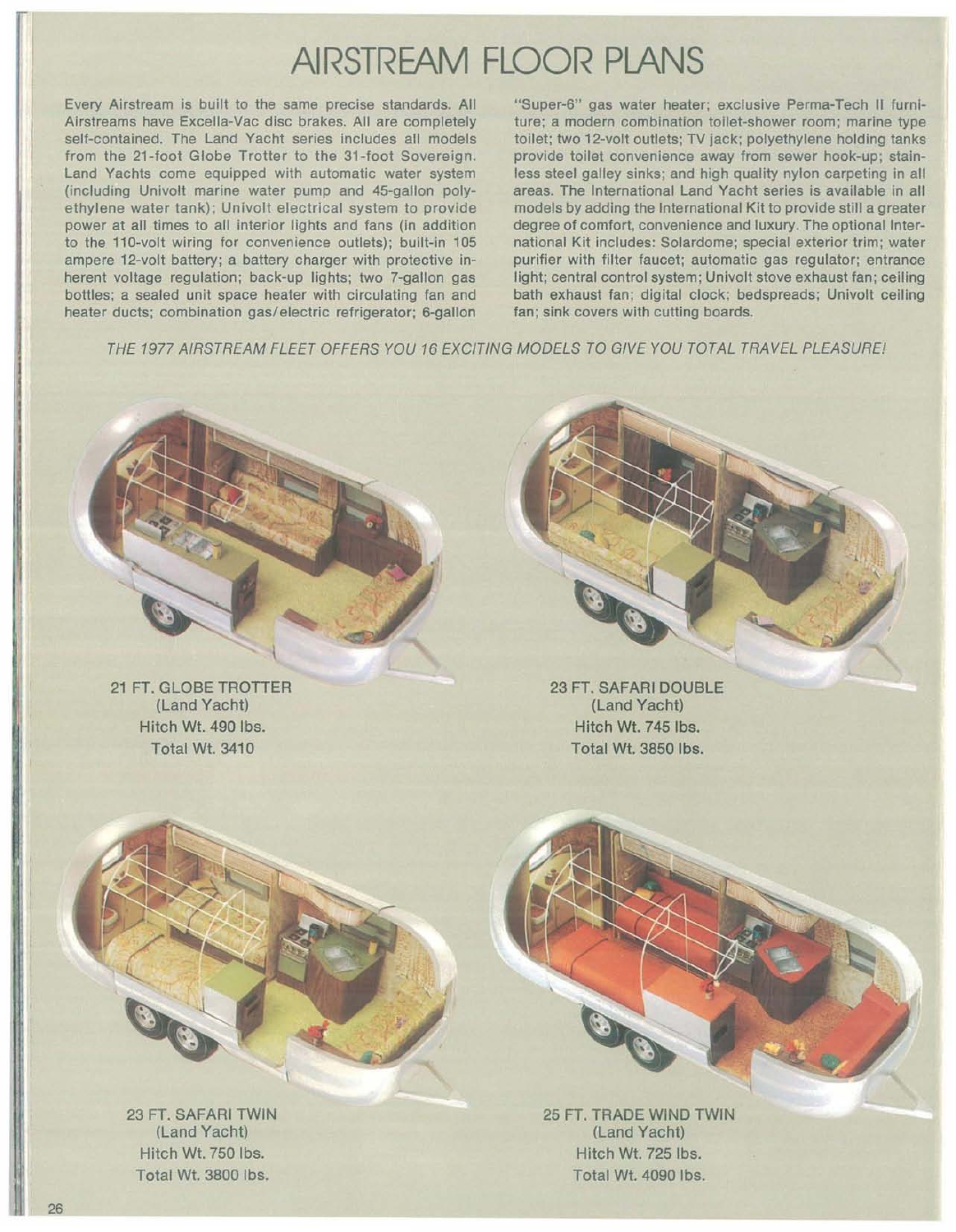25 FT. TRADE WIND DOUBLE (Land Yacht) Hitch Wt. 735 Ibs. Total Wt. 4175 lbs.

O

OG

a

25 FT. CARAVANNER (Land Yacht) Hitch Wt. 580 Ibs. Total Wt. 4435 lbs.

27 FT. OVERLANDER TWIN (Land Yacht) Hitch Wt. 590 Ibs. Total Wt. 4520 Ibs.

27 FT. OVERLANDER DOUBLE (Land Yacht) Hitch Wt. 570 Ibs. Total Wt. 4550 Ibs.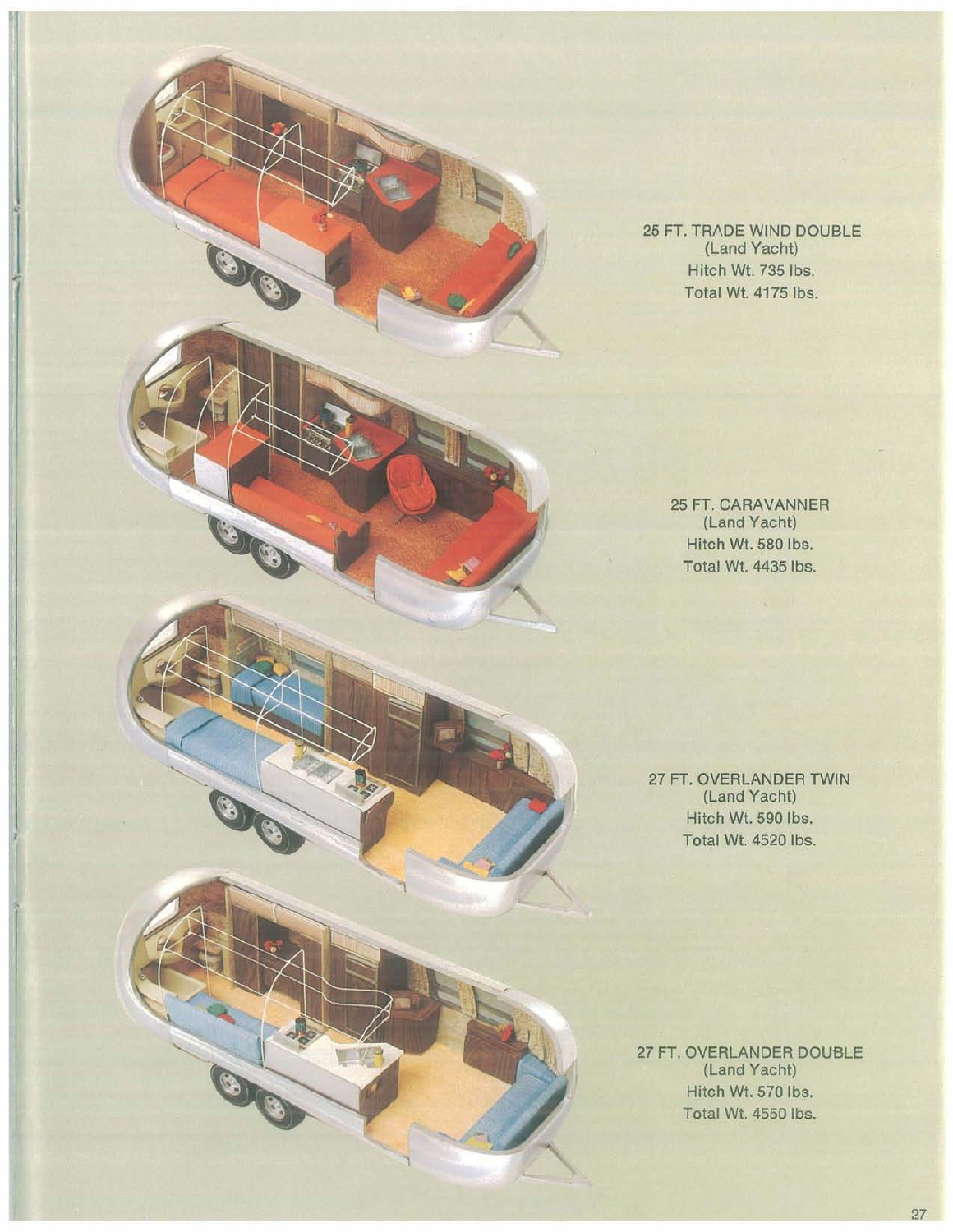29 FT. AMBASSADOR TWIN REAR BATH (Land Yacht) Hitch Wt. 605 Ibs. Total Wt. 4830 Ibs.

29 FT. AMBASSADOR DOUBLE REAR BATH (Land Yacht) Hitch Wt. 590 Ibs. Total Wt. 4840 Ibs.

29 FT. AMBASSADOR TWIN CENTER BATH (Land Yacht) Hitch Wt. 720 Ibs. Total Wt. 4790 Ibs.

29 FT. AMBASSADOR DOUBLE CENTER BATH (Land Yacht) Hitch Wt. 725 Ibs. Total Wt. 4775 Ibs.